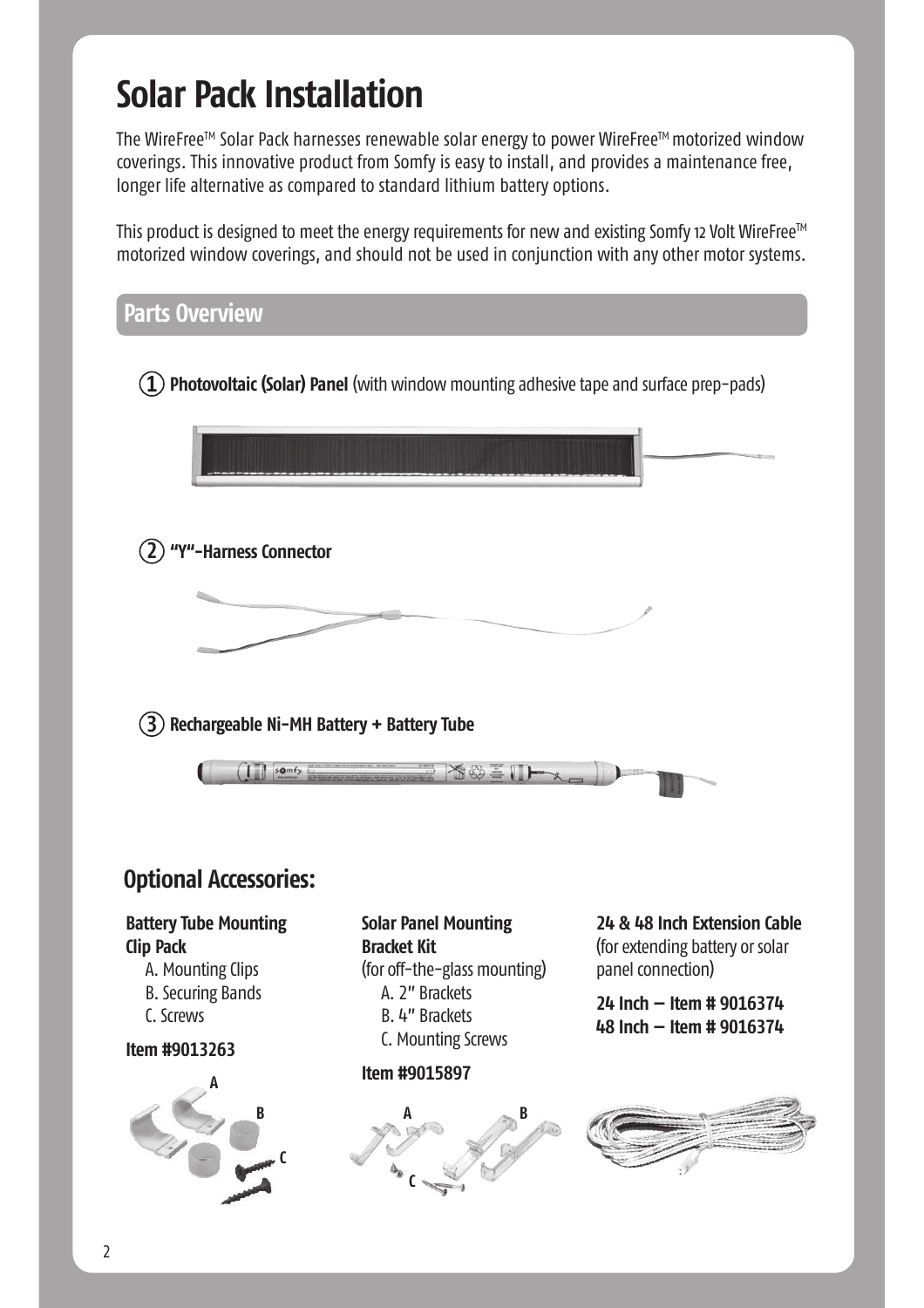## **Step 1: Installing Battery Tube**

If your motorized window covering does not have provisions to mount the battery tube, you will need to purchase the optional wall mount battery clips as pictured on previous page.

- **t New Installations:** The location of battery tube must be determined prior to installation of window covering.
- **t Existing Installations**: Simply replace the existing (Lithium) battery tube with the new Solar Pack battery tube.

(**NOTE:** Lithium battery tubes are not compatible with Solar Pack)

#### **NOTE: Battery should be fully charged prior to installation with battery charger** *(Somfy Item #9015781)* **sold separately.**

The following depicts the most common installation options, however the battery tube may be installed in a location that is most convenient.



**Option 1: Horizontal Mount Inside** or Outside of Window Frame





**Option 2:** Vertical Mount Inside or Outside of Window Frame

**Option 3:** Any other location that works for your specific installation

**NOTE: If the battery tube is located more than 10 inches from the motor** *(motor side of window covering)* **an extension cable may be used.**

#### **Inside Window Frame Mounting Only:**

- **Find the "Window Depth." A.** Measure the depth of the window return **(front to back)** and note.
- **Find the "Overall Depth." B.**Measure the depth of the window covering **(front to back)** including window covering mounting brackets. Add 1 inch and note.



- Is the **"Window Depth"** SMALLER than the **"Overall Depth?"**
	- **YES**  $\rightarrow$  Inside Window Frame mounting is **not possible**.
	- **NO**  $\rightarrow$  Inside Window Frame mounting is acceptable, **GO TO STEP 2**.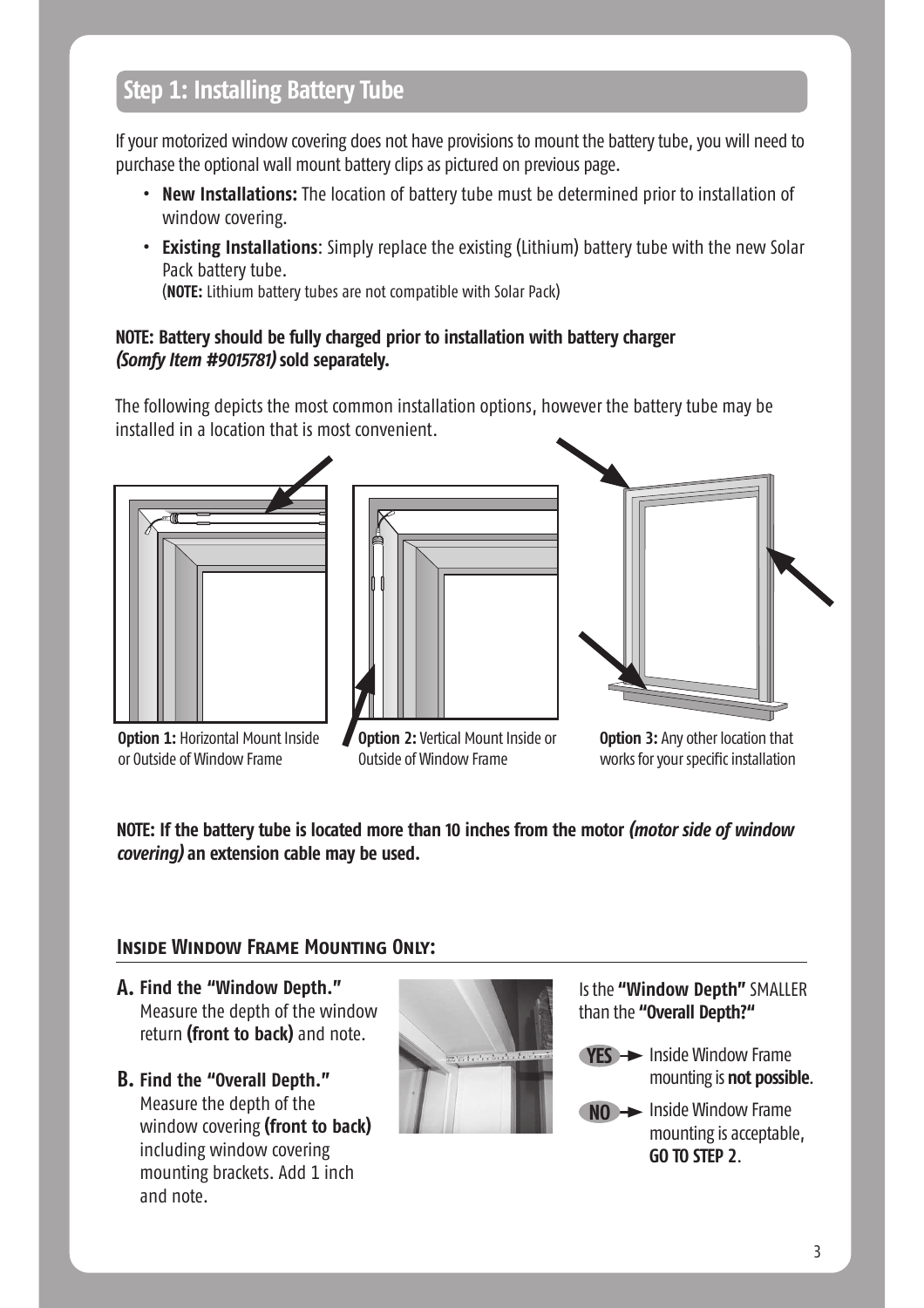#### **Determine the location of the Solar Panel**

t The Solar Panel must always be installed **INDOORS,** in most cases, directly against the window glass to ensure maximum exposure to sunlight

**NOTE: To prevent damage to Solar Panel and/or window hardware, DO NOT MOUNT Solar Panel directly to window glass if it will cause an obstruction to moveable window frames and hardware!** 

t Optional: Solar Panel should be mounted **on the same side** as the battery tube **(see Option 1 and 2)**. Extension cables may be purchased to accommodate other locations.

The following depicts the most common installation options, however if Solar Panel CANNOT be mounted directly to window glass, the Optional Solar Panel Bracket Kit (previous page) may have to be purchased. The bracket kit will enable the Solar Panel to be mounted directly to the inside "window-return" or directly to the window covering enclosure/headrail (if one is used). See **Option 4** (below).



**Option 1: Horizontal Mount Inside** or Outside of Window Frame





**Option 2:** Vertical Mount Inside or

**Option 3:** Any other location that works for your specific installation

**NOTE: If the Solar Panel is located more than 10 inches from the motor (motor side of the window covering) an optional extension cable (previous page) may be used.** 

Outside Frame

**Option 4**



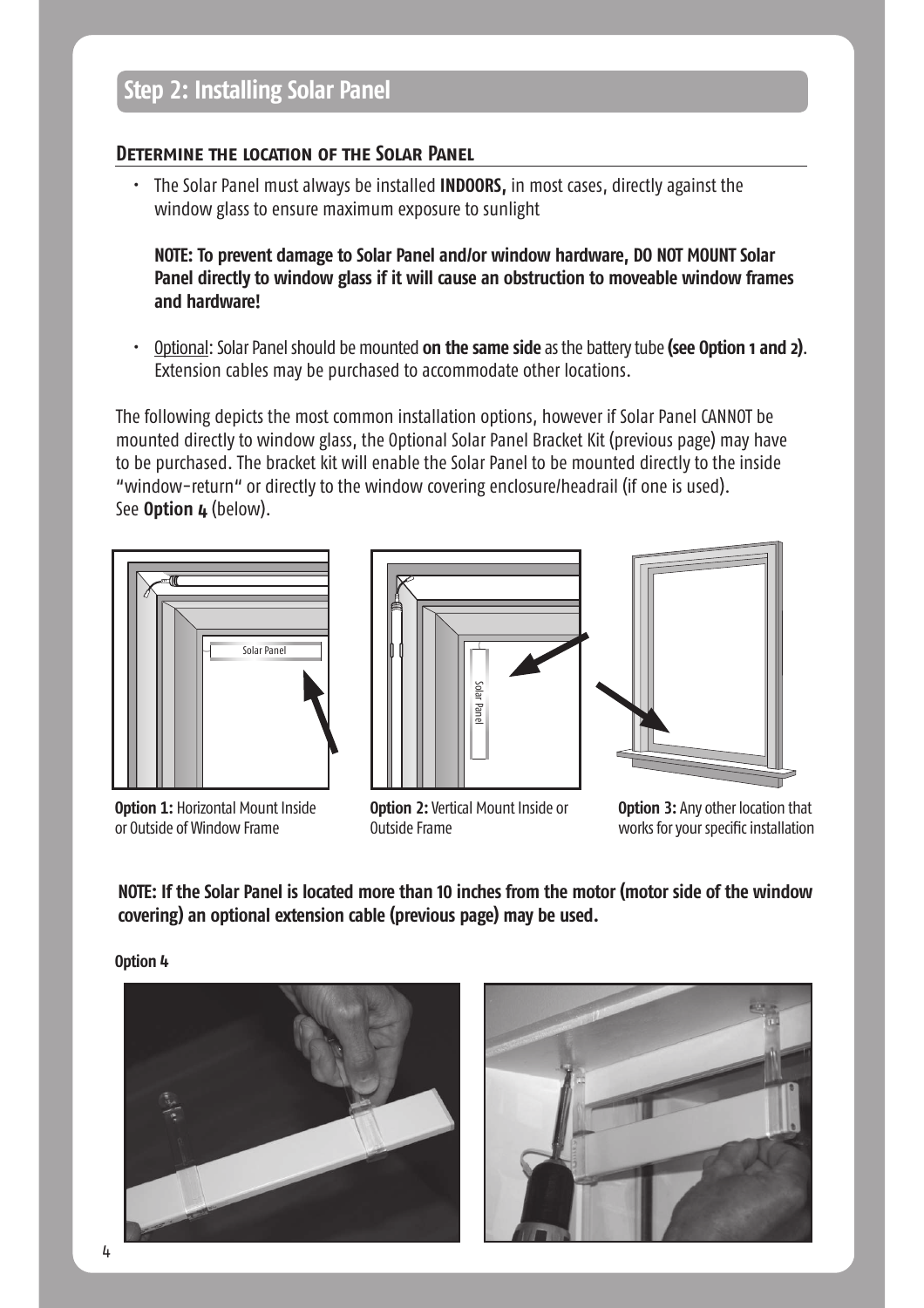### **Step 3: Installing Solar Panel to Window Glass**

- 1. Clean Solar Panel frame and proposed window glass location with alcohol prep pad (included). Let dry for 2 minutes.
- 2. Position Solar Panel "face-up" and apply the adhesive tape to (4) corners of the Solar Panel frame **(See Figure 2)**. Then adhere to window surface.

**NOTE: Adhesive tape is precut for your convenience. Direct contact with skin may contaminate tape. It is important that your skin does not come in contact with adhesive. Always peel away the** *master liner* **(first) while handling/positioning tape with** *upper liner***. This will allow you to easily position tape onto frame of Solar Panel. (See Figures 1 and 2)**